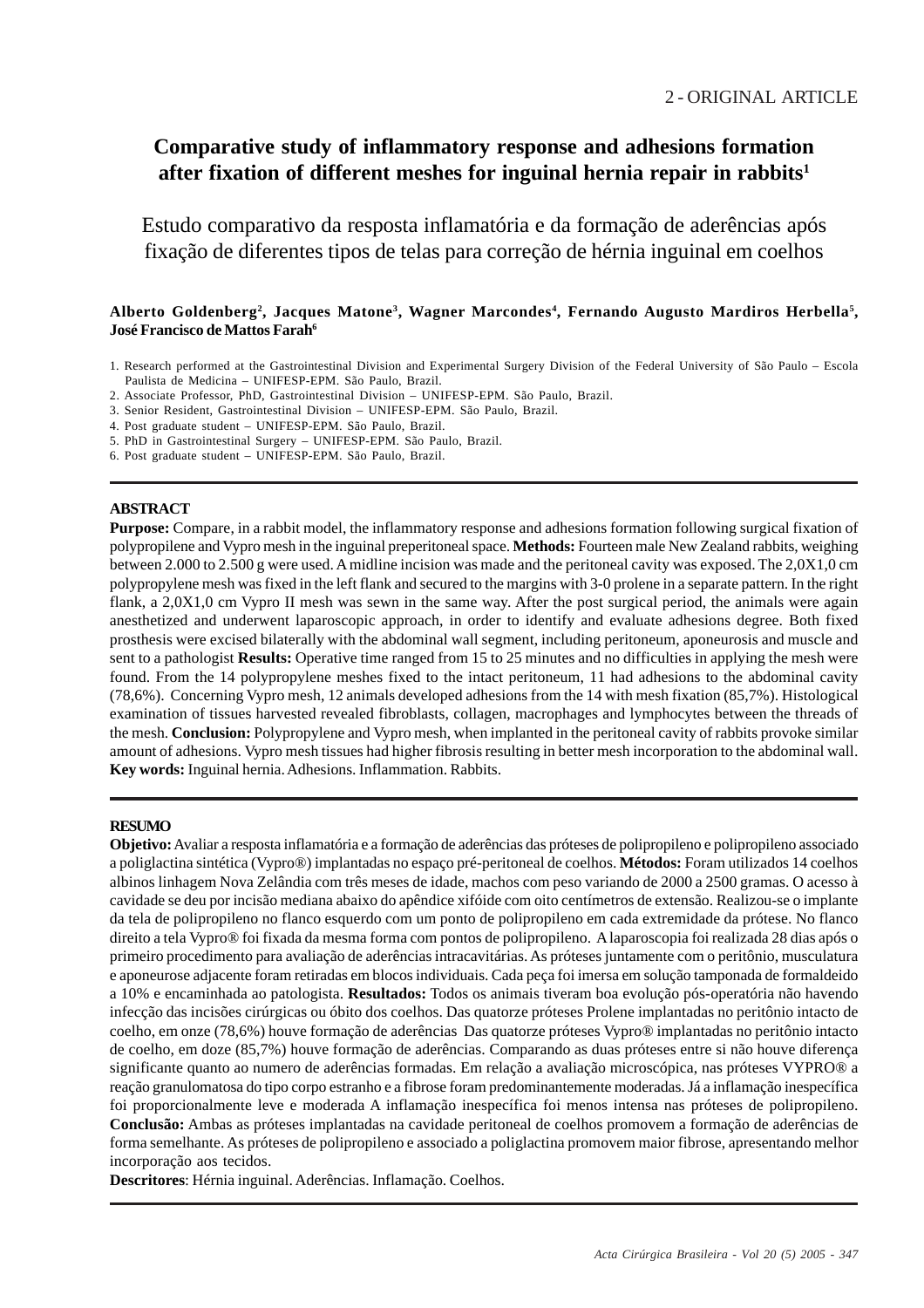# **Introduction**

The goals of a successful hernia repair include low recurrence rates, permanent relief of pain or discomfort and low incidence of peri and postoperative complications, such as wound infections and intra abdominal adhesions. The use of prosthetic mesh for the surgical treatment of inguinal hernia has markedly increased during the last decade and it has become routinely applied in some of the major surgical centers of inguinal hernia repair. Due to the resistant mesh implant together with the tension-free technique, recurrence rates have dramatically diminished throughout this period<sup>1</sup>. Besides, the laparoscopic approach demands the fixation of a prosthetic mesh and, in some reports, high rates of intraperitoneal adhesions were found due to the mesh.<sup>2,3</sup>

Polypropylene mesh in the most popular choice for those surgeries thanks to its strength and excellent incorporation characteristics. However, these incorporation qualities provoke a strong stimulus for chronic inflammatory response, as well as for adhesion formation. New biomaterials have been developed in order to reduce this inflammatory process with a reduction in connective tissue formation and, as a result, diminishing abdominal adhesions.

The ever-lasting search for the ideal mesh, which means no side effects related, has led to the development of the Vypro mesh, characterized by a reduction of polypropylene weight and an increase in the pore size associated to supplementary polyglactin filaments to improve intraoperative handling during mesh placement.<sup>4</sup> It is hypothesized that the reduction of the polypropylene amount may cause less inflammatory reaction and subsequently less abdominal adhesions in the postoperative period. The purpose of this study was to compare, in an animal model, the inflammatory response and adhesions formation following surgical fixation of polypropilene and Vypro mesh in the inguinal preperitoneal space, in rabbits.

#### **Methods**

Fourteen male New Zealand rabbits (*Oryctolagus cuniculus*), weighing between 2.000 to 2.500 g were used in this study. The animals were housed under conditions of constant light and temperature and received a complete diet *ad libitum* throughout the research. For the duration of the study, all animals were caged and maintained in constant light and temperature conditions. The study was performed according to the rules of the Brazilian College of Animal Experimentation (COBEA) and the National Institute of Health (NIH) guidelines for the use of laboratory animals. The animals were cared for only by vet personnel.

Two different prosthesis were evaluated during the study. Prolene (Ethicon®, Somerville, New Jersey, USA) and Vypro II mesh (Ethicon®, Somerville, New Jersey, USA) were used as received from the manufacturer. The common heavy-weight prolene is a hosiery made of two monofilaments of polypropilene and the low-weight Vypro II mesh with a large pore size is a hosiery built of multifilaments of polypropilene with additional absorbable polyglactin. The animals were fasting for 12 hours prior to the procedure and were preanesthetized with acepromazine 1% (0,5mg. im). After ten minutes, all animals were

iodine scrub and successive alcohol wipes. All operative technique was performed in aseptic standards. A 8 cm midline incision was made, caudal to the xyphoid appendix and the peritoneal cavity was exposed. The  $2,0X1,0$  cm polypropylene mesh was fixed in the left flank and secured to the margins with 3-0 prolene in a separate pattern. In the right flank, a 2,0X1,0 cm Vypro II mesh was sewn in the same way. The abdominal wall was sewn with 2-0 polyglactin simple continuous pattern and the skin closed with 4-0 mononylon thread. Povidone ointment was applied to the incision and a pressure bandage was applied. The animals were allowed to recover in individual cages and were observed for 28 days. They were controlled daily for local and systemic complications throughout the observation period. Every alteration were controlled and pointed out in the protocol resume. After the post surgical period, the animals were again anesthetized and underwent laparoscopic approach, in order to identify and evaluate adhesions degree. The 10 mm trocar was set 5 cm caudal to the previous incision for the pneumoperitoneum and introduction of the optic. Another two 5 mm trocars were placed in the right and left hypocondrium. Abdominal pressure was kept in 10 mmHg and the whole peritoneal cavity was evaluated, principally the sites where meshes were fixed. The findings were recorded to be analyzed by an independent investigator surgeon, who was unaware of the kind of mesh implanted. After the recording phase, laparotomy was performed and both fixed prosthesis were excised bilaterally with the abdominal wall segment, including peritoneum, aponeurosis and muscle. The entire tissue was fixed in 10% paraformaldehyde and sent to a pathologist. The animals were finally euthanized with endovenous injection of potassium chloride. The degree of adhesions was graded from 0 to 4 using an adhesion scoring scale as described by Shimanuki et al.<sup>5</sup> In this scoring system, grade 0 represents no adhesion; grade 1 represents scattered filmy adhesions, no difficulty in lysis; grade 2 represents moderately dense adhesions, no difficulty in lysis with discreet bleeding after lysis; and grade 3 represents very dense homogeneous adhesions with difficulties in lysis.

anesthetized with ketamine hydrochloride (30mg/kg, i.m.) and xylazine hydrochloride (10mg/kg, i.m.). The abdomen of each animal was shaved and prepped with povidone/

The whole mesh with the surrounding abdominal wall of the right and left flank were stained with hematoxylineosin and examined by the same pathologist in light microscopy. Specimens were processed, embebbed in paraffin, dehydrated in ethanol and sectioned at 4 mm each and a morphometric evaluation performed by a histopathologist blinded as to the groups.

# **Results**

The rabbit proved to be a suitable animal for this study. All animals had an uneventful postoperative course. Operative time ranged from 15 to 25 minutes and no difficulties in applying the mesh were found. No wound infections were observed postoperatively. From the 14 polypropylene meshes fixed to the intact peritoneum, 11 had adhesions to the abdominal cavity (78,6%). (Figure 1)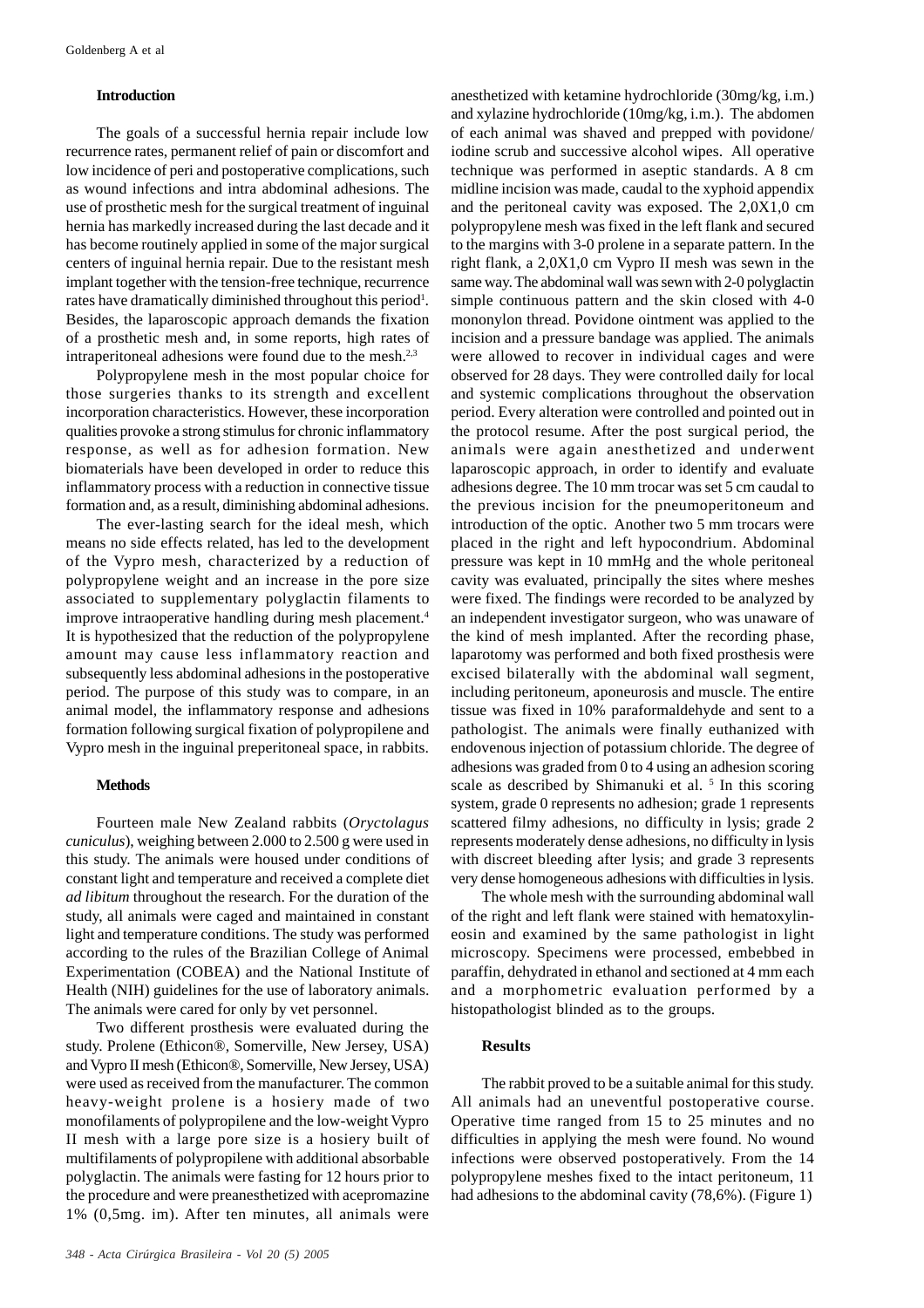Concerning Vypro mesh, 12 animals developed adhesions from the 14 with mesh fixation (85,7%) (Figure 2). As regards to adhesion formation, there were no significant differences in the amount of adhesions between the groups (Figure 3). However, some differences were observed comparing the grade of adhesions formed. Vypro meshes were principally linked to grade 1 adhesions, while polypropylene meshes were responsible for grade 3 adhesions. There were similar results for grade 2 adhesions (Figure 4).

Figures 5, 6 and 7 show adhesions found during laparoscopy performed in the postoperative period. Histological examination of tissues harvested revealed fibroblasts, collagen, macrophages and lymphocytes between the threads of the mesh. In Vypro mesh side, foreign body granulomatous reaction and fibrosis were moderately found. The inflammatory response was minimal to moderate (Figure 8).



**FIGURE 4** - Comparison between polypropylene and Vypro mesh concerning the degree of adhesions formation according to Shimanuki et al. scoring system.



**FIGURE 1** - Amount of adhesion formation to polypropylene mesh fixation.



**Figure 5**



**FIGURE 2 -** Amount of adhesion formation to Vypro mesh fixation.



**FIGURE 3 -** Comparison between polypropylene and Vypro mesh concerning amount of adhesions formation.



**Figure 6**

**FIGURES 5 and 6** - Soft adhesions found at 28th postoperative day, during laparoscopy (arrows).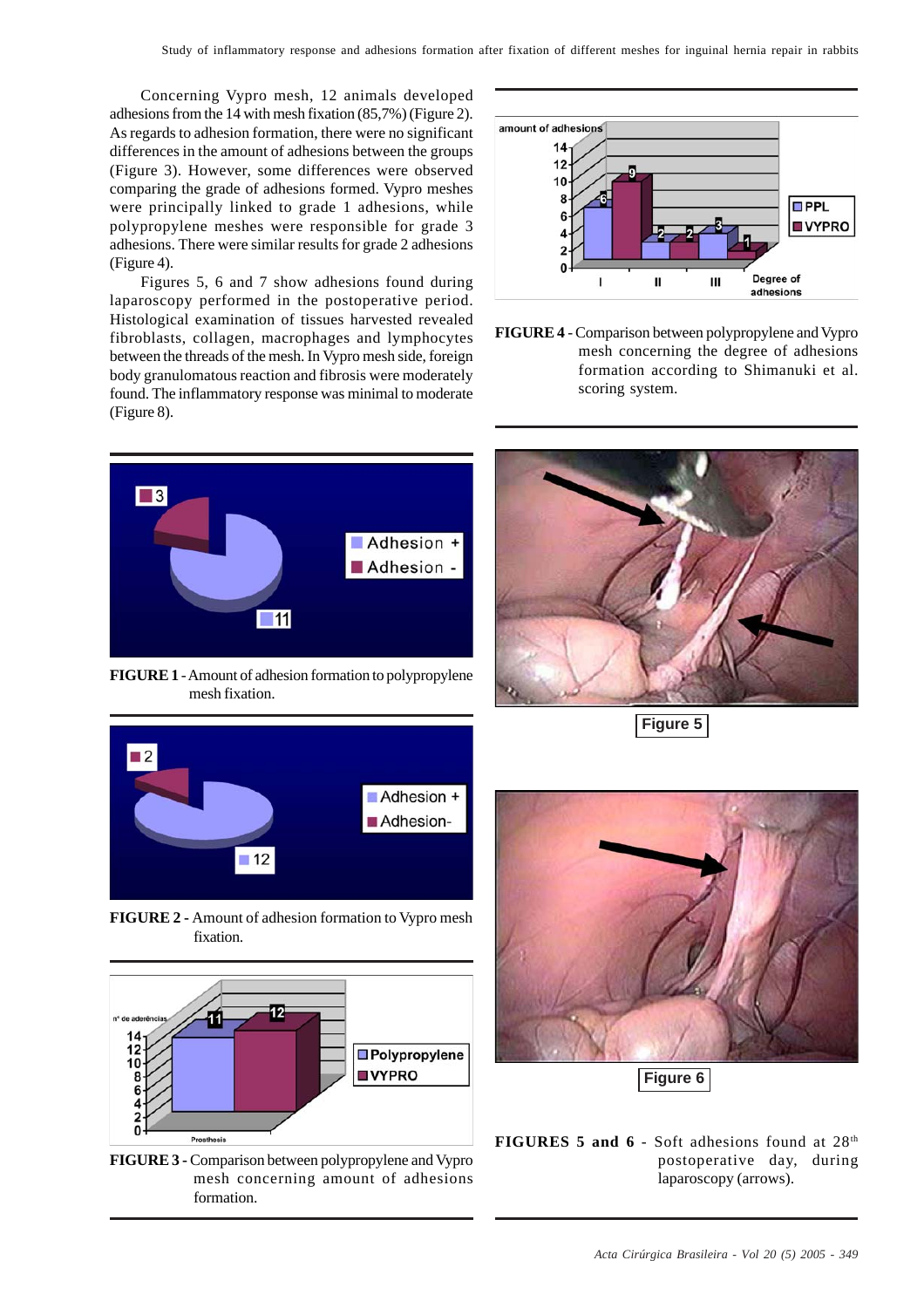

**FIGURE 7** - Firm adhesions between the mesh and the bowel.



**FIGURE 8** - Microscopical findings after Vypro mesh fixation.

 Macrophages accumulation and granulomatous foreign body reaction was predominantly intense in Vypro mesh, when compared to the polypropylene one. Chronic inflammatory response was less intense with polypropylene mesh, while the degree of fibroblasts proliferation a collagen fibers accumulation were higher in the Vypro mesh (Figures 10 and 11). The results of microscopically findings are summarized in Table 1.



**FIGURE 10** - Light microscopy findings after Vypro mesh fixation revealing moderate granulomatous foreign body reaction and moderate inflammatory response (A) with moderate fibrosis process (B) (100X).

In the polypropylene mesh tissue, foreign body reaction and inflammatory response were minimal whereas moderate degree of fibrosis was detected (Figure 9).



**FIGURE 9** - Microscopical findings after polypropylene mesh fixation.



**FIGURE 11** - Light microscopy findings after polypropilene mesh fixation revealing discreet granulomatous foreign body reaction and minimal inflammatory response (A) with reduced fibrosis process (B) (100X).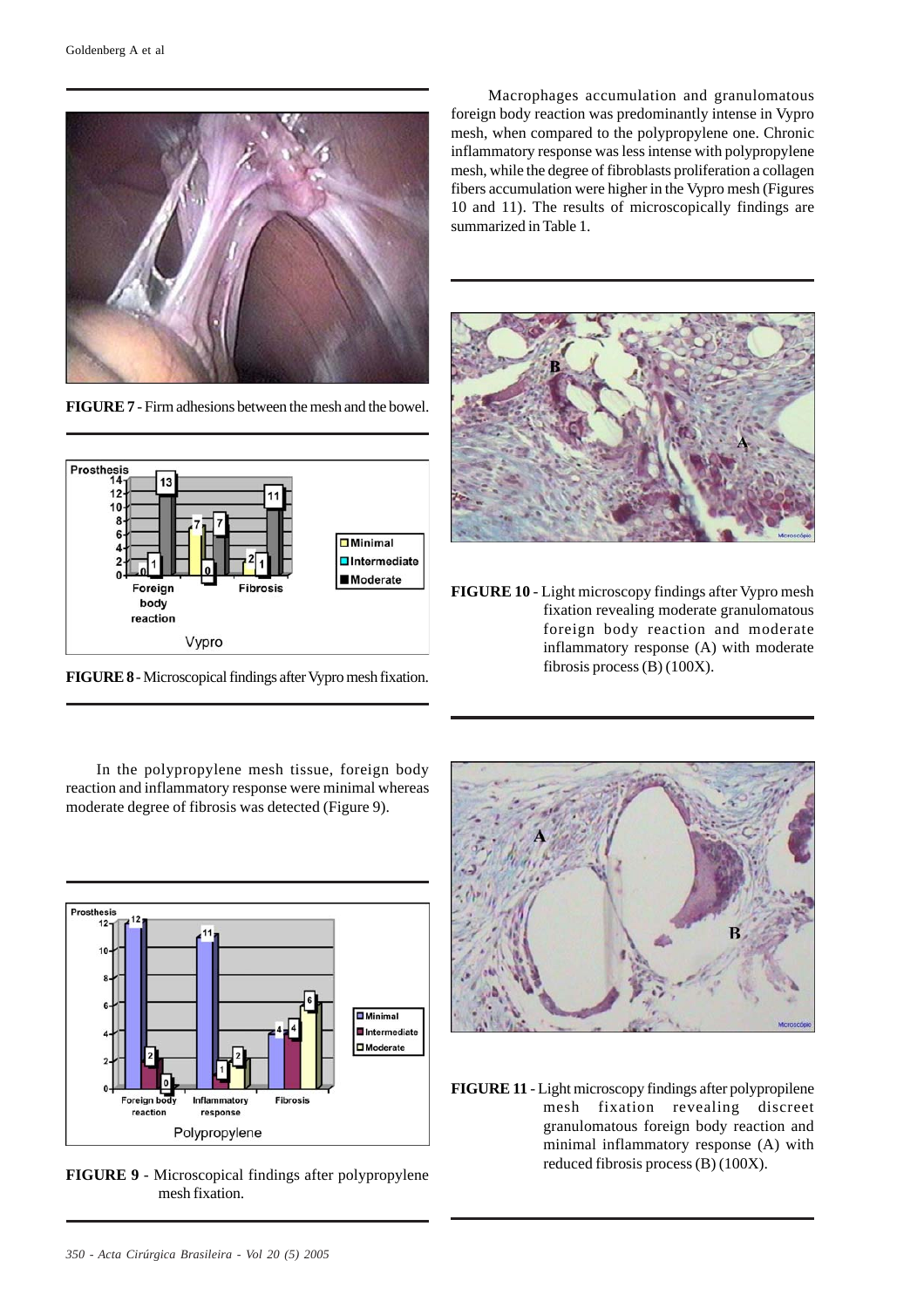| <b>MICROSCOPY</b> |                              |                |                             |                 |
|-------------------|------------------------------|----------------|-----------------------------|-----------------|
| <b>PROSTHESIS</b> |                              | <b>MINIMAL</b> | MINIMAL-<br><b>MODERATE</b> | <b>MODERATE</b> |
| <b>VYPRO</b>      | <b>GRANULOMATOUS FOREIGN</b> | $\Omega$       |                             | 13              |
|                   | <b>BODY REACTION</b>         |                |                             |                 |
|                   | <b>INFLAMMATORY RESPONSE</b> |                | 0                           |                 |
|                   | <b>FIBROSIS</b>              | 2              |                             |                 |
| <b>MARLEX</b>     | <b>GRANULOMATOUS</b>         | 12             | റ                           |                 |
|                   | <b>FOREIGN BODY REACTION</b> |                |                             |                 |
|                   | <b>INFLAMMATORY RESPONSE</b> |                |                             |                 |
|                   | <b>FIBROSIS</b>              | 4              |                             |                 |

| TABLE 1 - Microscopic analysis of Vypro and polypropilene mesh effects after abdominal wall fixation. |
|-------------------------------------------------------------------------------------------------------|
|-------------------------------------------------------------------------------------------------------|

#### **Discussion**

Surgical treatment for inguinal hernia has undergone several changes during the last decade. New operative techniques such as tension-free open mesh repair and laparoscopic approaches have improved researches concerning groin hernia repair. For about a century, surgical treatment was based on suture repair of the hernial gap. Today, however, reinforcement of the groin region by alloplastic mesh materials is increasingly preferred. Nowadays, the introduction of biomaterials for inguinal hernia repair has become an integral component of surgery. Mesh implants are nowadays regarded as a standard treatment for this anatomic defect, and their routine use in the surgical practice is rapidly increasing 6 . In spite of markedly reducing recurrence rates and providing a tensionfree technique with reduced postoperative pain and faster recovery, this prosthetic material is linked to several complications. Tissue response at each interface of the polypropylene and Vypro prostheses used in this study was related to the structure of these biomaterials <sup>7</sup>. The polypropilene mesh, the most commonly applied mesh is reported to cause hardening, shrinking, chronic pain, adhesion formation and chronic foreign body reaction, as well as inflammatory process concerning epididimus and vas deferens 8,9. Although these complications are relatively low considering the large number of meshes being implanted, common complications are observed in about half of the patients, including local wound disturbances, seromas in 30% - 50%, wound discomfort and stiffness of the artificial abdominal wall  $10$ . These side-effects are considered to be due to the important chronic inflammatory process to the nonresorbable mesh, basically affecting the integration of mesh fibers into recipient tissues. However, our study revealed the polypropylene mesh resulted in a lower degree of inflammatory response when compared to a partially absorbable mesh. On the other hand, the higher fibrosis degree found in the Vypro mesh implying in intense mesh incorporation had no relationship to this inflammatory reaction. It was hypothesized that the extent of the foreign body reaction with its provoked scar tissue depends on the amount and structure of the incorporated material. Thus, a

mesh with a reduced amount of polypropylene material, higher elasticity and larger pores has been developed for inguinal hernia repair. This prosthetic material with low weight was exactly adapted to the physiology of the human abdominal wall in order to reduce chronic inflammatory response. By adding multifilament polyglactin to the polypropylene mesh, the mesh becomes partly absorbable. Nevertheless, the reduction of nonresorbable material is limited both by a required minimum strength and a minimum stiffness necessary for the handling by the surgeon, particularly during intraoperative placement and fixation.

The role of macrophages in scar formation is another important aspect, resulting in better integration of the biomaterials into the receptor tissue. It is well known that this integration is an effect either directly, through the production of substances such as tumor necrosis factoralpha, or indirectly, by stimulation of the production of glycans, fibroblastic growth factor, platelet-derived growth factor, and other substances by other cells <sup>11</sup>. Antimacrophage antibodies may produce abnormal scar formation, in experimental study <sup>11</sup>. Furthermore, this study revealed that foreign body granulomatous reaction was more intense in Vypro mesh and this fact is closely related to higher mesh incorporation process.

Adhesions formation, described as internal scars that form after trauma, represent a significant problem for the surgeon due to the morbidity associated with adhesive disease, including small bowel obstruction, difficulties in reoperative surgery and possibly chronic pain 13. In our study, no intestinal obstruction was observed, but the short period of 28 days may not be enough to draw conclusions of this issue. Adhesions start with the development of a fibrin mesh followed by collagen bands on the third to fifth postoperative day and increase until the fourteenth day and stabilizes thereafter 14 Thus, the interval period between the two procedures in our study seemed to be suitable to evaluate degree of adhesions, as well as the total amount. The present study revealed that the modified structure of the Vypro mesh had an important influence on the degree of abdominal adhesions, in spite of no significant difference in their amount. This data is somehow distinct from the reported by Zieren et al. 15 who found no differences in